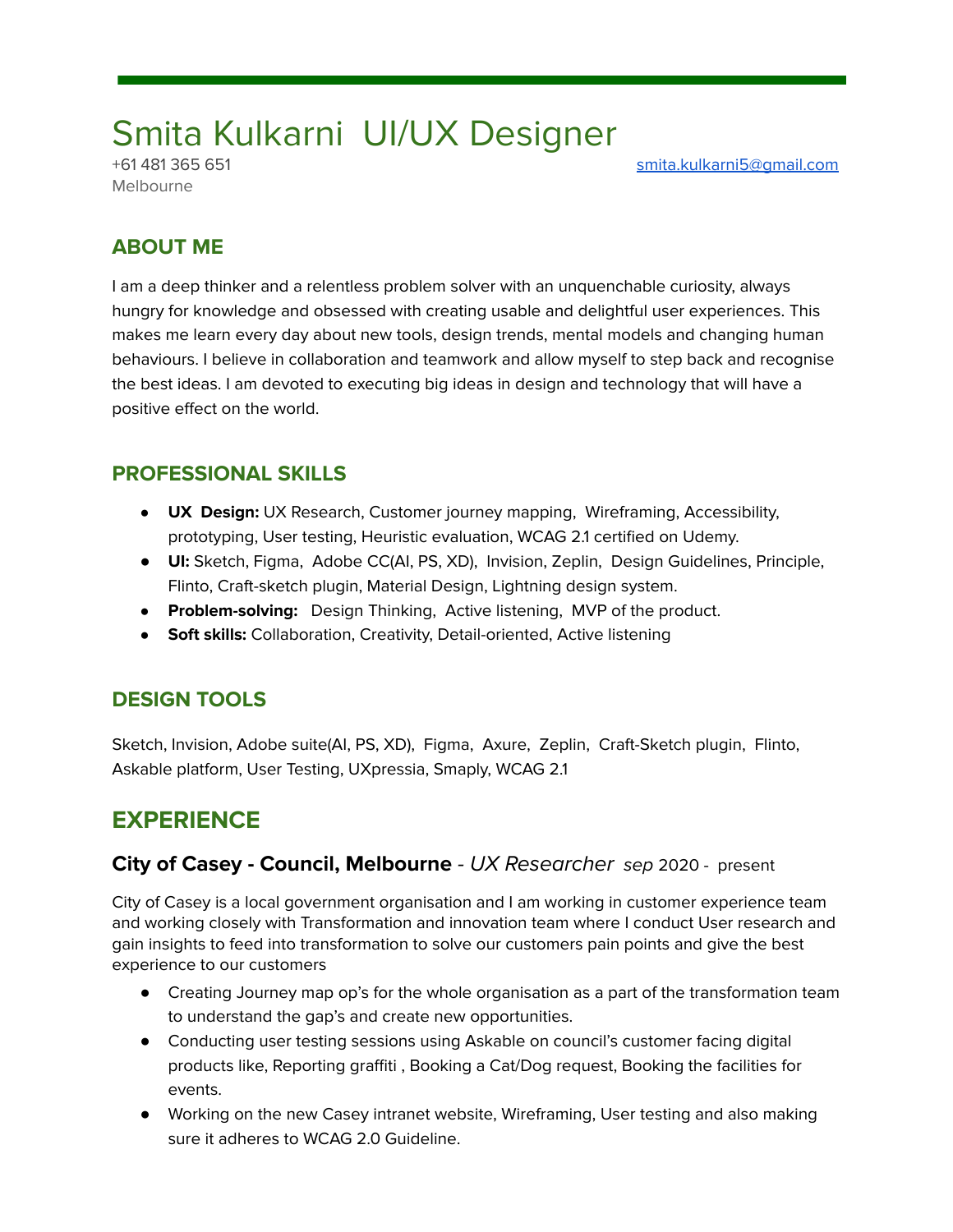- Creating a AA accessibility test plan based on the four principles of accessibility and validating the website and making sure it is compliant.
- Running Stakeholder interviews to understand the pains, needs and goals of both the business and the customer and help them articulate the problem
- Working in youth services, Safer communities to reduce the Gap and improve the service

### **Carlton and United Breweries, Melbourne** - UX UI designer oct 2019 - march 2020

CUB brews some of Australia's most iconic and loved beers. It has got Australia's most innovative and diverse portfolio. I worked on their MyCub online B2B e-commerce website which helps customers and business owners source Beers, merchandise, barware, drink ware and also run social media ads through MyCUB online.

- Running stakeholder interviews to understand the pains, needs and goals
- Conducting one on one user research by visiting bars and pubs and observing user behaviours, Listening to customer support calls and understanding their struggle, Running and working on the feedback from NPS survey
- Creating value proposition maps for customers
- Creating customer journeys, identifying and validating the pain points .
- Validating the pain points by data analysis from SAP and helping business drive the strategy.
- Running discovery, ideation workshops with the developers and product owners.
- Creating sitemaps and user flows.
- Wireframing and user testing that validates the design.
- Building a UI tool kit/Design system on Sketch
- Working with developers to set up google Analytics.
- Measuring Event tracking, page views, audience, behavioral flow and goal conversion rate using google analytics.
- Working in an Agile-based environment- 2 weeks sprint.
- Creating a WCAG 2.0 AA accessibility test plan.
- Presenting, vouching and advocating the importance of WCAG within the organisation.

### **Academy Xi, Melbourne** - UX design elevate mentor mar 2020 - present

Academy Xi is a leading design school that teaches new skills in a collaborative and inspiring learning environment. Academy Xi teaches practical courses in UX Design, Product Management, Mixed Reality, and more.

- Working as mentor along with a lead instructor at Academy Xi
- Content preparation and assistance to lead instructor
- Mentoring and nourishing young designers by helping them build practical UX projects
- Running workshops and design thinking boot camps for students.
- Homework reiteration and general engagement on slack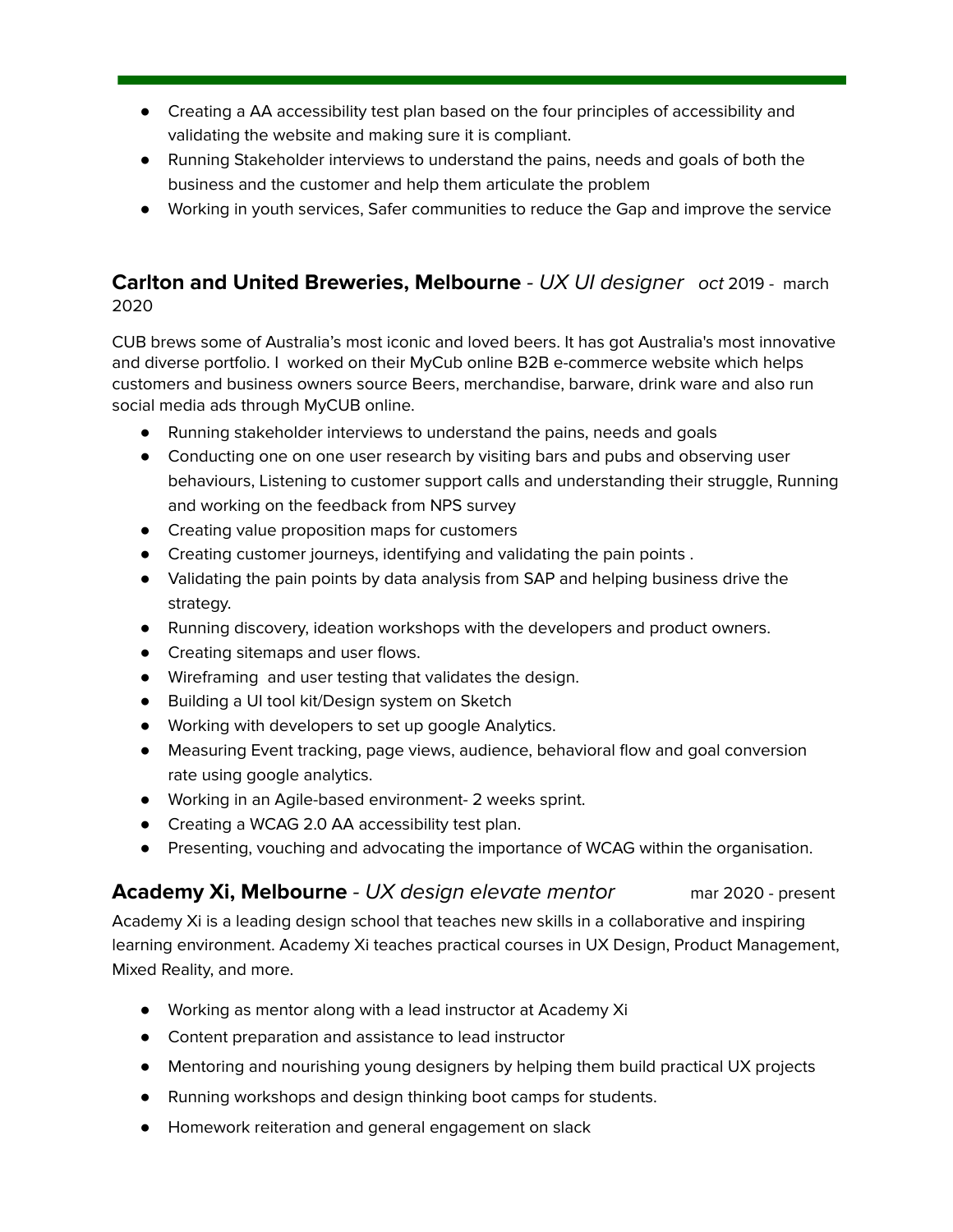#### **YouLi(You live to travel), Melbourne** - UX/UI designer Jan 2019 - Oct 2019

YouLi is a travel management software(SaaS application) which gives white labelled travel websites for travel organisers that helps them plan and manage entire travel

- Applying end to end Design thinking process.
- Empathising with our current users and prospects and creating empathy maps that help us understand user pain points.
- Creating customer journey mapping where pain points of our users are turned into opportunities.
- Running customer feedback sessions and meetups that help us add new features for the design.
- Conducting user research, scripting research questions.
- Prototyping and usability testing of the features.
- Building a UI Tool kit for the system.
- Branding , Logo design, Making visual illustrations for a marketing page.
- User flows of features that customers are demanding.
- Product management using JIRA.
- stakeholder management- collaborating with developers, sales and marketing team.
- User observation on the full story(app to observe users using the feature) which helps us understand the pain points of our users and issues with the product.
- Looking at Heap analytics to see user conversion and engagement with the app.
- Arriving at SUS score after usability testing of the features.
- Conducting competitor analysis of other travel products in the industry.
- Working in an Agile-based environment- 2 weeks sprint.

Clients using YOULI(Youl live to travel): STA travels, Hands-on development, Global family travels, TTC Ally, Adventure.org, Best Life Adventures and Many other clients across the Globe.

#### **Colour space, Melbourne** - Freelance UX/UI designer Jan 2019 - March 2019

Colour space is a marketplace that helps local artists rent and sell their art for corporates.

It believes in Do good, feel good and look good with art.

- Conducted stakeholder whiteboarding to understand the problem space and came up with the hypothesis.
- Running a workshop with the team to find the right users for research.
- Worked on user research to test our hypothesis.
- Working on user flows and A/B testing our MVP features currently.
- Heuristic evaluation of the website for its accessibility.
- Empathy mapping and storyboarding to understand the different set of client.

#### **Aphrodope, Melbourne** - UX/UI designer Dec 2018 - Feb 2019

Aphrodope is an Australian business and manufactures medicinal, herbal liqueur.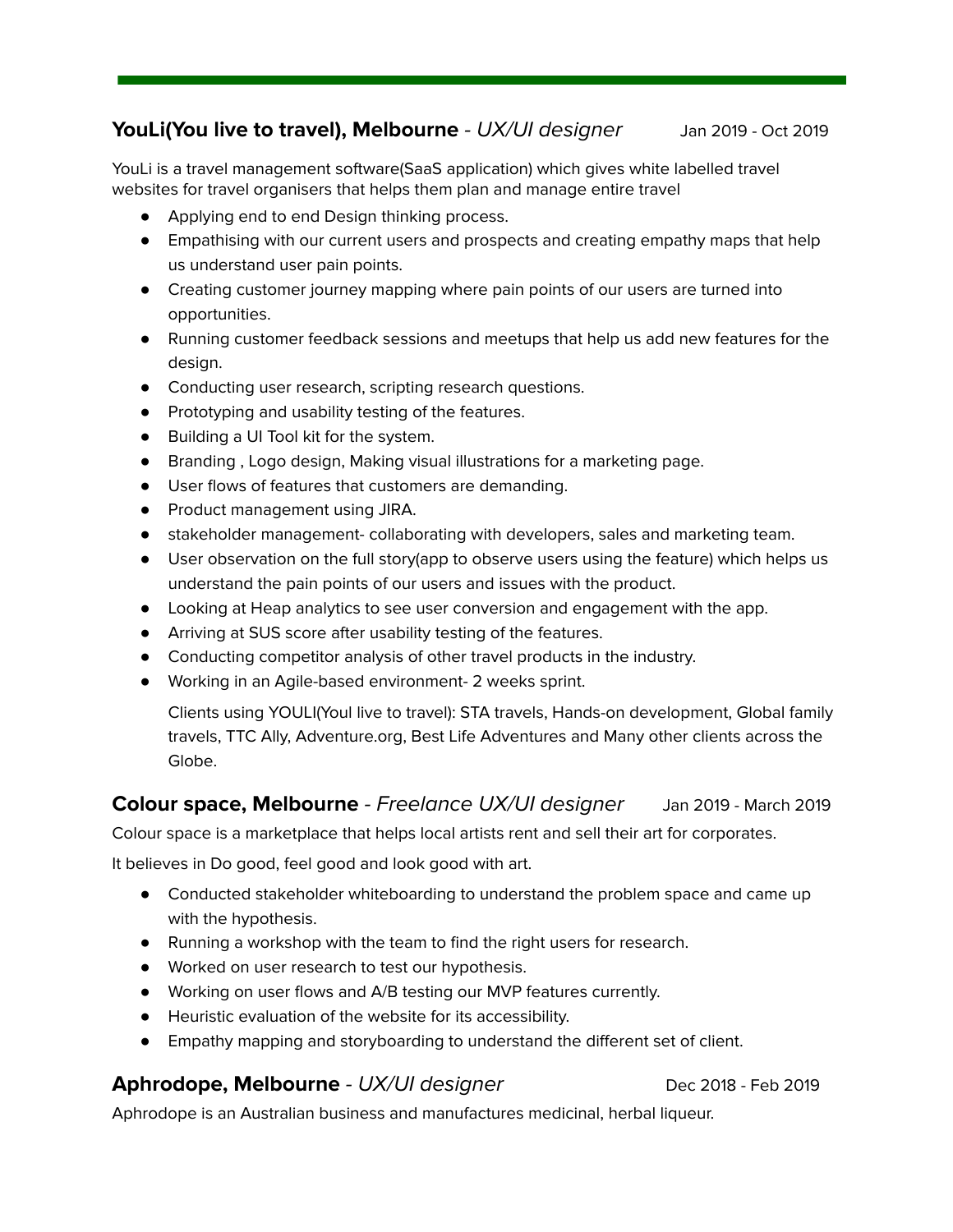- Worked on Researching with people and trying to understand their health concerns with liqueur and the choice they make before choosing a drink.
- Researching the moods of users when they choose a particular drink.
- Card sorting to evaluate the information architecture of the design.
- Usability testing of the existing design.
- Working on a heuristic evaluation of the existing design to understand if the design is aligned with the people's mental model of using the app.

#### **Fetch lane, Melbourne** - UX/UI designer (Academy Xi) Nov 2018 - Dec 2018

Fetch lane is an e-commerce website that sells ethical products online.

- Worked on user research to gain user insights on why users shop ethical.
- Heuristic evaluation of the current website.
- Created a prototype for the mobile web app.
- Making sure the website is accessible and is AA compliant.
- Competitor benchmarking to understand best practice.
- Card sorting to evaluate the information architecture of the design.
- Information architecture based on how users seek information.
- Created user flows that meet the needs of our persona.
- Generated a customer journey map to uncover pain points and opportunities for ethical shoppers.
- Wireframing, Prototyping and usability testing of the Fetchlane site.

#### **Dashcord, Melbourne** - UX/UI designer (Academy Xi) Nov 2018 - Nov 2018

Daschord is a plugin available for Salesforce customers.

- Worked on designing an event booking app.
- User interviews with Salesforce customers to understand their insights.
- Competitor benchmarking with apps like meetup and Eventbrite.
- Developed an empathy map to understand user pains, needs and goals.
- Participated in a collaborative ideation session to arrive at the MVP of the product.
- Generated user flows for the key user journeys (i.e personal event feed, event page).
- Wireframing of the design and usability testing of the design.
- Testing it with all age groups and making sure its AAA complaint.
- Created a prototype using the Lightning Design Systems guidelines provided by Salesforce.

#### **Two Space, Melbourne** - UX/UI designer(Academy Xi) Oct 2018 - Nov 2018

Two space is a co-working space that turns restaurants closed during the day into a network of co-working spaces.

- Affinity mapping based on user insights from surveys and one-on-one interviews.
- Behavioural variable mapping to establish a proto persona.
- Created a prototype and conducted usability testing.

#### **Freelancer- UX/UI/ BRANDING** Sep 2017 - Dec 2018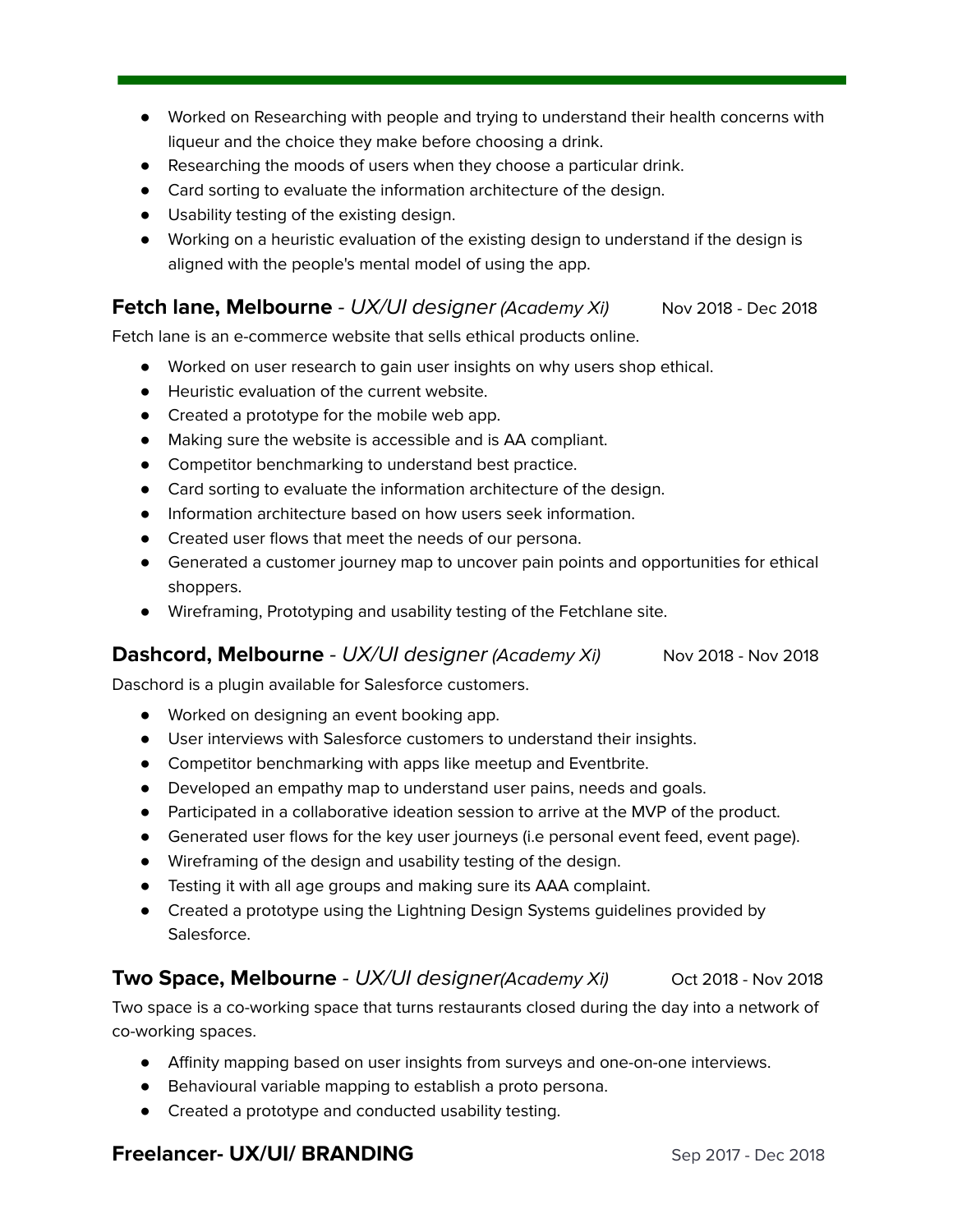Worked as a freelance designer helping various projects and local businesses where I have used Research tools that have helped me empathise with users, turn their pain points into opportunities and ideate to help them reach their goals while iterating whenever it was required. PROJECT: Mindsets

- Facilitating a workshop with team on understanding user problems.
- Using Research tools- 2X2 matrix, Stakeholder whiteboarding, Radar charts that help us understand the GAP.
- Working on pricing strategy.

PROJECT: Work Vibely (Personal project)

- Running a survey to understand what employees in the industry face.
- Trying to understand why employees quit, their pain points struggles in the industry.
- Working on ideation sessions that will help employees feel psychologically safe, warm and welcome within the industry.
- Designing for Teams, that will help them grow together while feeling nourished.
- Setting Team goals and individual goals and helping them achieve them.

#### Wipro Technologies, Bangalore- Product design Engineer Mar 2013 - Aug 2017

Wipro delivers IT services, business and technology consulting, IT outsourcing and system integration services & solutions. I had the opportunity to work for multiple clients as a part of Wipro technologies.

PROJECT: Harman-Automotive Mar 2013 - Aug 2013

- Worked on the design and testing of an infotainment system for a race car.
- Conducted user research by speaking with customers of Harman.
- My role also included writing the usability test scripts.
- Usability testing of the infotainment system with users.

#### PROJECT: CISCO **Sep 2013-Aug 2016**

- Preparing a hardware design document based on insights from research.
- Stakeholder management, presenting the design and evangelising user research.
- Designing a page for finding mean time between failures of hardware design.
- UI design of a page to find components for the hardware system.
- Lead and mentored a team of three on design and product testing.
- Scripting and automating the testing of the network switch.
- Worked in an agile sprint and attended the retrospective meeting with clients.
- Attending client calls and updating the design progress and challenges.
- Collaborating with the manufacturing team in China for resolving the issues.

#### PROJECT: PHILIPS HEALTHCARE Sep 2016- Aug 2017

- User Research (one on one interviews with people using Philips healthcare to understand their pain points).
- Presenting the insights and findings to stakeholders.